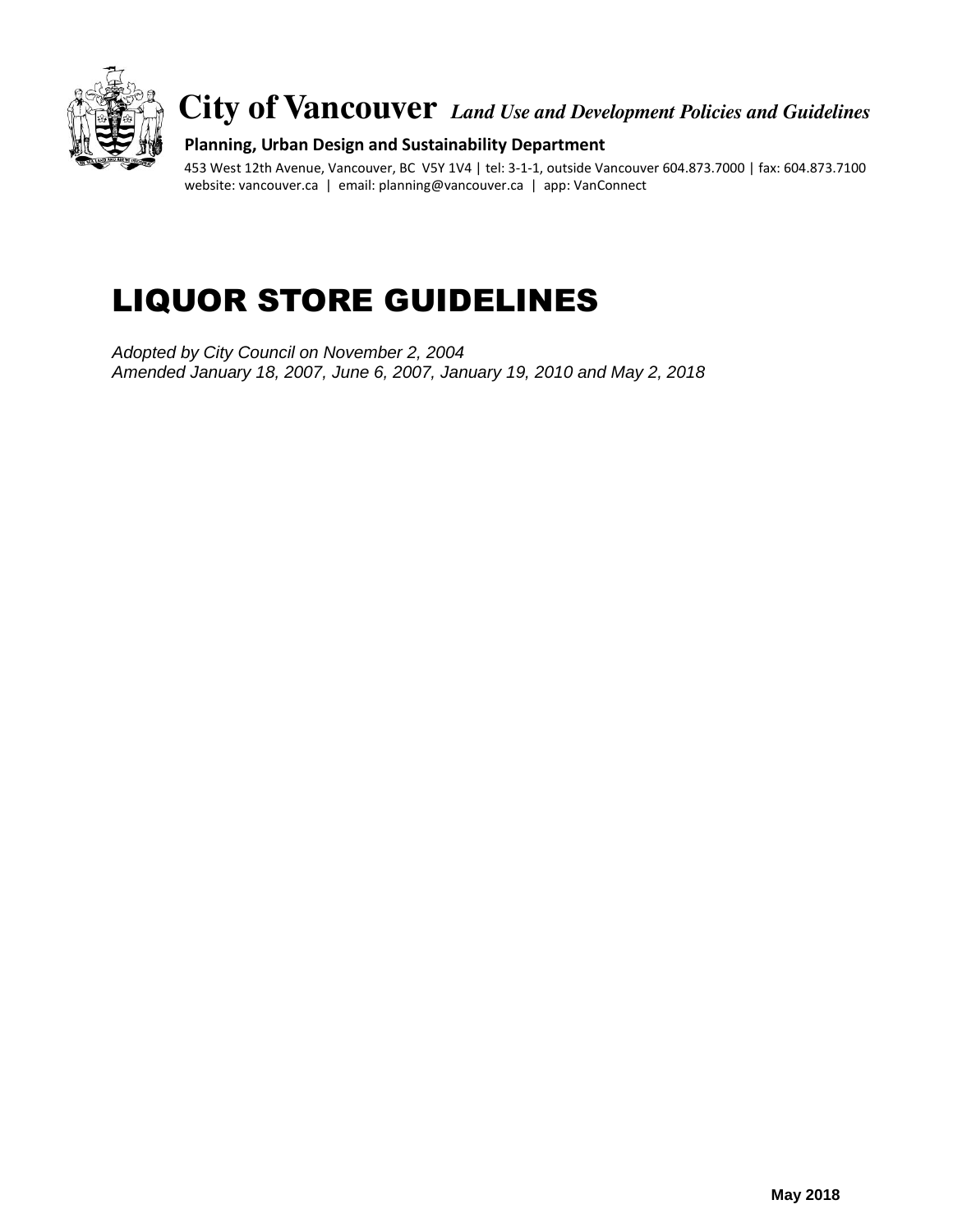## **Contents**

## Page

| 1                                        |  |
|------------------------------------------|--|
| $\overline{2}$<br>2.1<br>2.2             |  |
| $\mathbf{3}$<br>3.1<br>3.2<br>3.3<br>3.4 |  |
| 3.5                                      |  |
| 4                                        |  |
| 5                                        |  |
| 6                                        |  |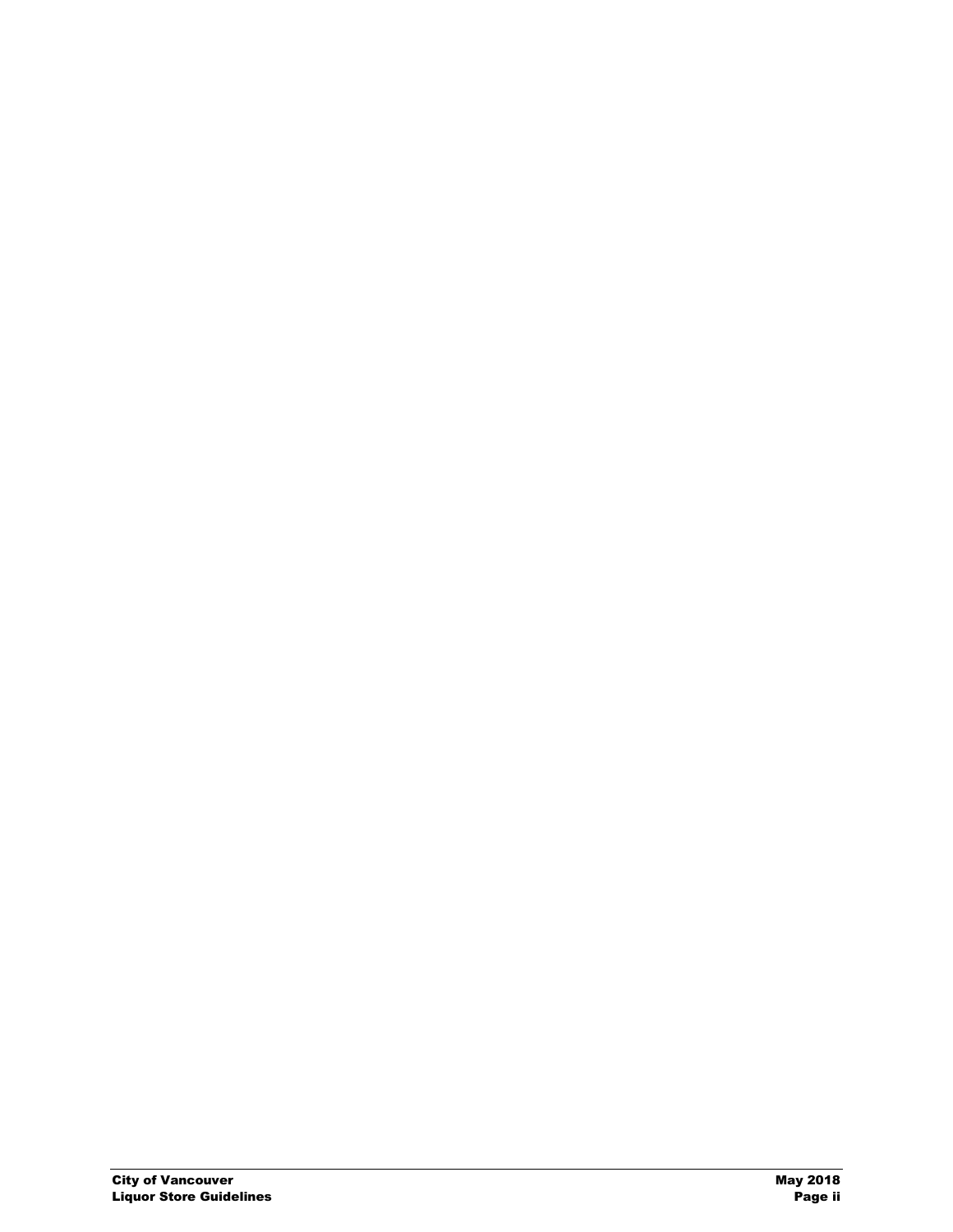## 1 Application and Intent

These Guidelines are to be used in conjunction with those District Schedules of the Zoning and Development By-law and Official Development Plans which conditionally permit the liquor store use. The guidelines provide direction regarding a range of factors, including location and spacing as well as operational and administrative considerations. The applicant should consider all of these factors in the preparation of their development permit application. City staff will use the guidelines in the assessment of development permit applications for a liquor store, including redevelopment of existing liquor store premises. This assessment will be based on the characteristics of the site and surrounding area and the details of the development proposal. The permitted product range of a liquor store is defined in the Development Permit.

The intent of these Guidelines is to provide reasonable access to liquor stores while minimizing impacts on neighbourhoods.

## 2 Types of Liquor Stores

#### **2.1 Categorization**

There are 3 types of liquor stores, categorized as follows:

- (a) Type 1
	- (i) A store 280 m² (3,000 sq. ft.) gross or less that sells only wine.
- (b) Type 2
	- (i) A store 280 m² (3,000 sq. ft.) gross or less that sells any combination of beer, wine and spirits.
- (c) Type 3
	- (i) A store over 280 m² (3,000 sq. ft.) that sells any combination of beer, wine and spirits.
	- (ii) Type 3 stores may be a maximum of  $2,300$  m<sup>2</sup> ( $25,000$  sq. ft.) gross in size.

### **2.2 Conversion Process**

(a) A Type 1 store with a provincial Independent Wine Store licence may apply to become a Type 2 consistent with Provincial liquor regulations on conversion.

## 3 Location and Number of Stores

New locations for liquor stores are focussed in certain identified Local Shopping Areas. These Local Shopping Areas come from adopted Community Visions, Local Area Plans, or Council Policy, and are intended to serve the daily needs of residents.

General commercial areas are commercially zoned areas that contain significant retail, but are not Local Shopping Areas because their focus is more on serving employees, tourists, or citywide/regional customers rather than nearby residents.

Local Shopping Areas are shown on the attached map 1, and their boundaries are described in the attached table. Also shown on map 1 are the general boundaries for the Central Broadway and Downtown areas.

#### **3.1 Type 1 Stores**

- (a) A maximum of one Type 1 store may locate in any identified Local Shopping Area that:
	- (i) does not have a liquor store of any type; or
	- (ii) has an existing liquor store that is restricted by provincial legislation to the sale of wine only products .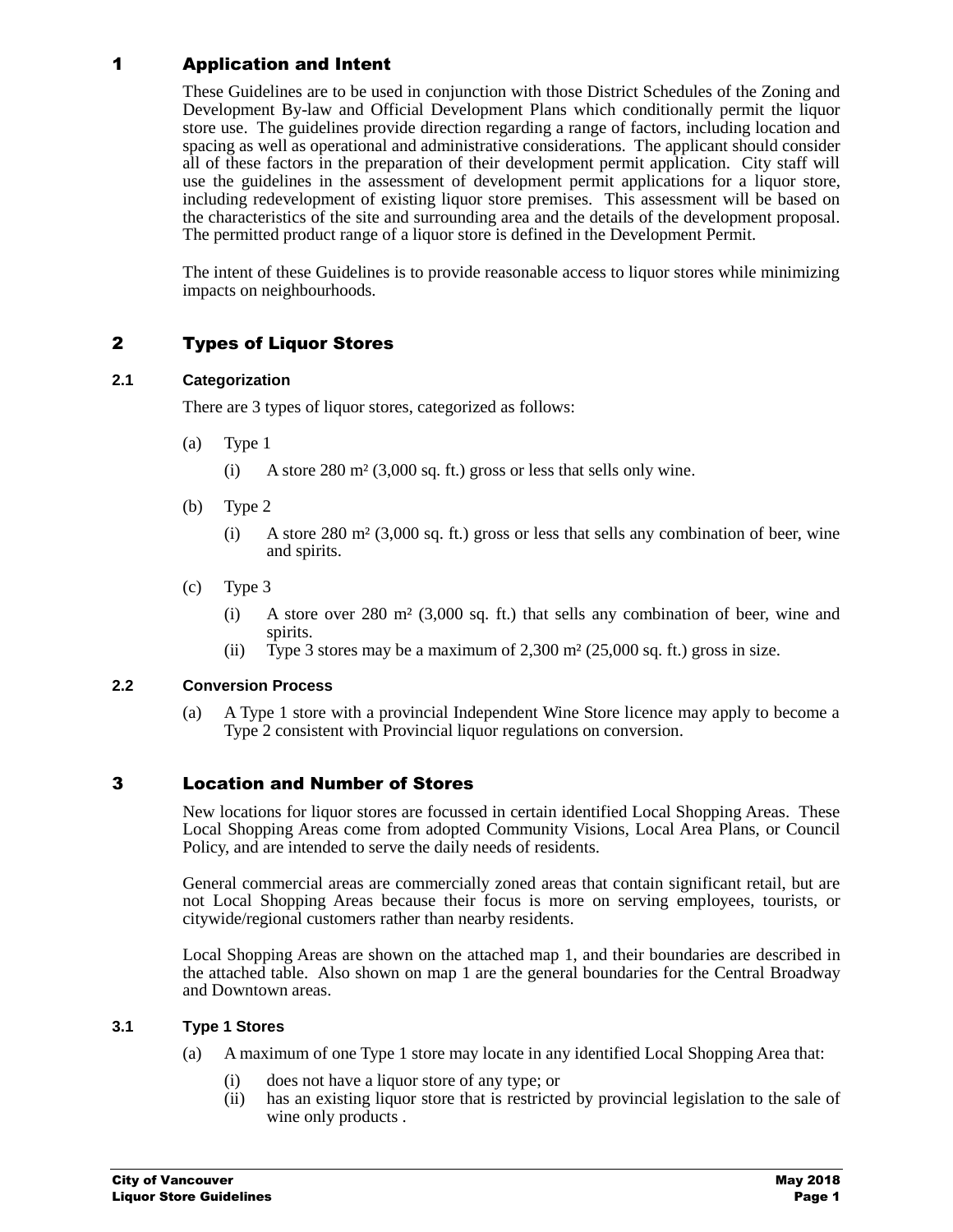- (b) In the Downtown and Central Broadway areas, where there are no identified Local Shopping Areas, additional Type 1 stores may be located, provided each is 500m or more from any liquor store.
- (c) An existing Type 1 store in a Local Shopping Area may relocate within its Local Shopping Area. An existing Type 1 store that is in a general commercial area may relocate within its general commercial area.
- (d) Existing Type 1 stores may expand up to the  $280 \text{ m}^2$  (3,000 sq. ft.) gross size limit.

#### **3.2 Type 2 Stores**

- (a) Existing Type 2 liquor stores may remain in their current locations, or relocate close by (i.e. within the same Local Shopping Area or general commercial area), provided that the new location meets the guidelines as well or better than the previous location.
- (b) Existing Type 2 stores may expand up to the 280 m² (3,000 sq. ft.) gross size limit.

#### **3.3 Type 3 Stores**

(a) Existing Type 3 liquor stores may remain in their current locations, or may relocate close by (i.e. within the same Local Shopping Area or general commercial area), provided that the new location meets the guidelines as well or better than the previous location.

#### **3.4 General**

- (a) One store only (of any Type) may be located in new Local Shopping Areas, identified through neighbourhood planning programs. Proposed locations in these emerging Local Shopping Areas will not be considered until these new Local Shopping Areas are defined and approved.
- (b) No additional liquor store of any Type should be located in the Downtown Eastside. Existing stores may expand or relocate within the DTES. Relocation should not result in more than one store in Strathcona, and one in the combined sub-areas of Gastown, Victory Square, Industrial, Chinatown and Thornton Park . Map 2 (attached) shows the DTES and its sub-areas.
- (c) No additional liquor store of any Type should be located within 150 meters of the Granville Street Centreline between West Georgia Street and Drake Street.

#### **3.5 Liquor store located within a grocery store**

- (a) Type 1 and Type 2 stores may locate/relocate inside grocery stores that are at least 929 m<sup>2</sup>  $(10,000 \text{ sq. ft.})$  in size, provided that doing so does not violate section 3.1 to 3.4 of this guideline.
- (b) The liquor store must be physically separate from the grocery store and fully enclosed. The perimeter shall be designed in such a manner that:
	- (i) View of liquor products, displays, and sampling stations from the grocery store is restricted. Consideration may be given for visual transparency relating to safety of employees and patrons; and
	- (ii) The store can be fully secured during non-liquor store business hours.
- (c) Liquor stores on exterior walls must meet urban design objectives for retail continuity, streetscape character, visual connectivity with the public realm, or similar policies and guidelines to the satisfaction of the Director of Planning.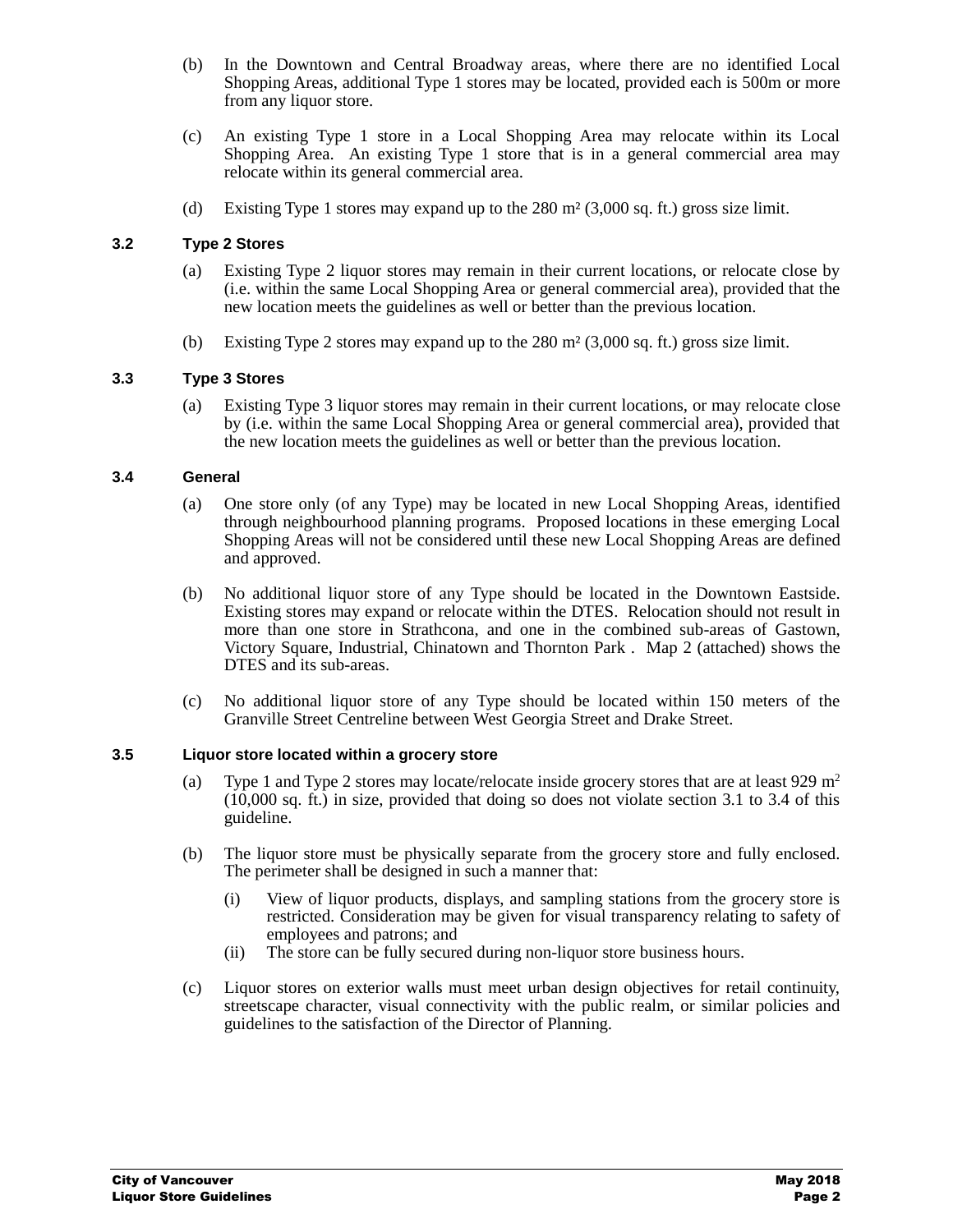## 4 Separation from Family oriented uses

(a) No liquor store should be located within 150 m of a church, park, elementary or secondary school, community centre or neighbourhood house.

## 5 Liquor Store Operations

With regard for the primary focus of the business (range of liquor products sold), the following factors will be taken into consideration:

- (a) Hours of operation
- (b) The manageability of the impacts related to:
	- (i) traffic
	- (ii) parking, with particular concern for short term parking
	- (iii) loading, with an applicant provided loading operations plan detailing how and when loading will take place and how large delivery vehicles will be accommodated
- (c) Handling of bottle returns (design and operation)

## 6 Process and Administrative Considerations

The main process steps will be as follows:

- (a) The Applicant submits a copy of the Liquor Control and Licensing Branch (LCLB) preliminary approval letter.
- (b) Staff conduct a neighbourhood notification of affected neighbours (size of notification area will be determined for each application).
- (c) The applicant posts signage on-site, advising of the liquor retail proposal; this signage should be in keeping with the City's normal sign preparation and installation procedures.
- (d) The Development Permit may be approved for a limited period of time subject to the discretion of the Director of Planning.
- (e) Applications deemed controversial by the Director of Planning may be referred to Council for advice.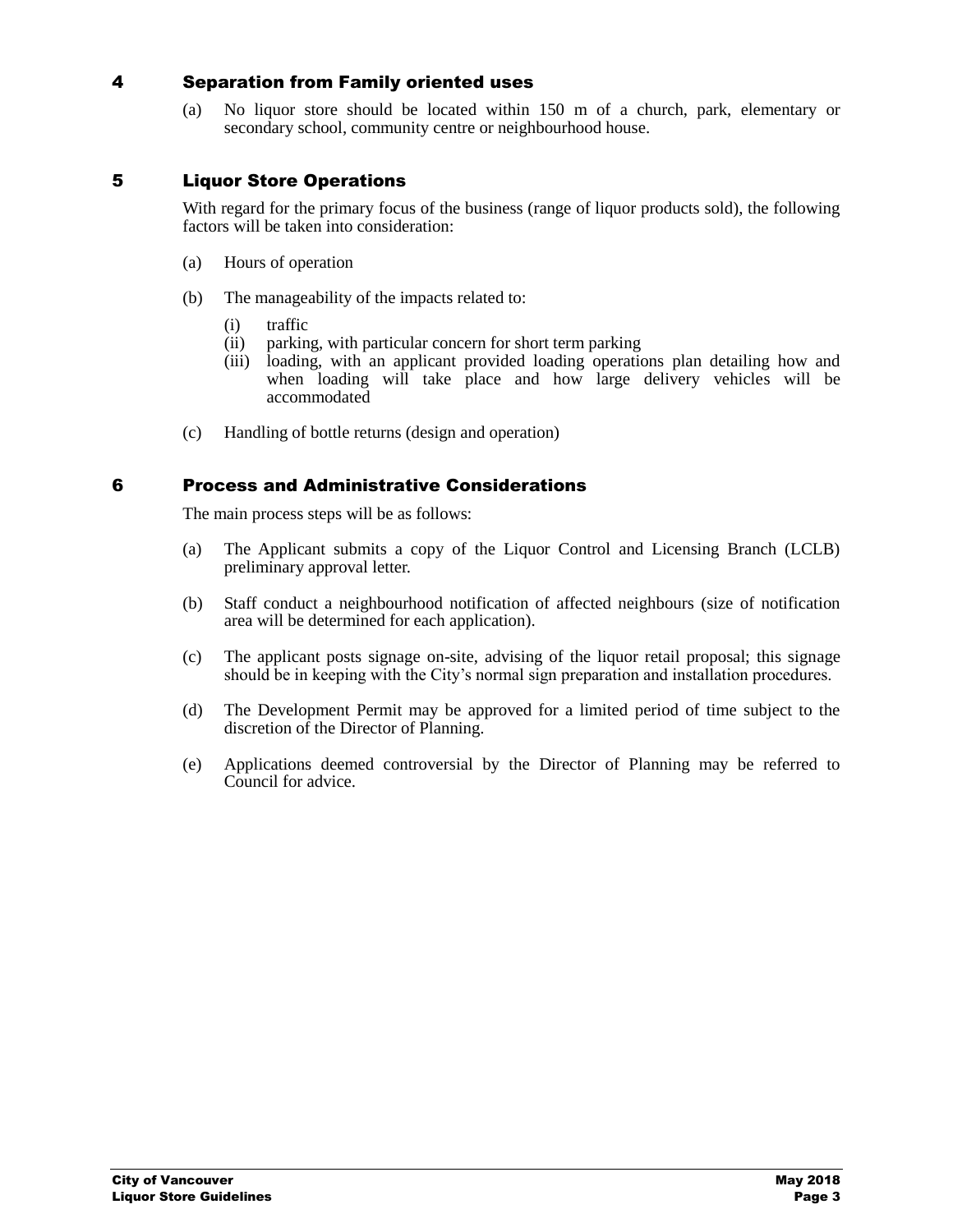| LSA#           | <b>Description</b>                                                                                           |
|----------------|--------------------------------------------------------------------------------------------------------------|
| $\mathbf{1}$   | West 10th: Tolmie to Discovery                                                                               |
| $\sqrt{2}$     | Dunbar: West 39th to lane South of West 41st; West 41st: Dunbar to Collingwood                               |
| 3              | West 16th North side, Alma to Dunbar and South side opposite, Dunbar 17th to 19th                            |
| $\overline{4}$ | Dunbar: lane South of King Edward to West 30th                                                               |
| $\overline{5}$ | West 4th: Highbury to Collingwood                                                                            |
| 6              | Broadway: Collingwood to Larch                                                                               |
| $\overline{7}$ | West 4th: West of Bayswater to Trafalgar                                                                     |
| $\overline{8}$ | West Boulevard: 37th to 49th; East Boulevard: lane North of 41st to 49th;                                    |
|                | West 41st: Larch to Maple                                                                                    |
| 9              | Arbutus Village Shopping Mall                                                                                |
| 10             | Broadway: Vine to Arbutus; Arbutus: Broadway to 12th                                                         |
| 11             | 4th Avenue: Burrard to Balsam                                                                                |
| 12             | Granville: West 64th to South of 71st                                                                        |
| 13             | Granville: 10th to 16th                                                                                      |
| 14             | Oak: West 21st to South of King Edward, King Edward Mall                                                     |
| 15             | Cambie: West 39th to West 43rd, Oakridge Centre                                                              |
| 16             | Cambie: 12th to 16th, East side; West 16th to West 19th                                                      |
| 17             | Main Street: 16th to 33rd                                                                                    |
| 18             | Main Street: 48th to 51st                                                                                    |
| 19             | Main Street: 12th to 16th                                                                                    |
| 20             | Main Street: 16th to 25th                                                                                    |
| 21             | Main to Gore; Pender, Keefer                                                                                 |
| 22             | Fraser: 41st to 51st                                                                                         |
| 23<br>24       | Fraser: 23rd to 28th                                                                                         |
| 25             | Kingsway: Inverness to Perry; Knight: lane North of Kingsway to King Edward                                  |
| 26             | Commercial: Lane North of Venables to Grandview Highway North                                                |
| 27             | Commercial: Grandview Highway South to 16th; Broadway: East and West of Commercial<br>Victoria: 47th to 50th |
| 28             | Victoria: 37th to 44th                                                                                       |
| 29             | Hastings: Semlin to Renfrew                                                                                  |
| 30             | Kingsway: Earles to Nanaimo                                                                                  |
| 31             | Renfrew: Graveley to 3rd; 1st Avenue: South side, Kaslo to Renfrew                                           |
| 32             | Champlain Mall, 54th and Kerr                                                                                |
| 33             | Kingsway: Rupert to Boundary                                                                                 |
| 34             | <b>East Fraserlands</b>                                                                                      |
| 35             | Marine Gateway                                                                                               |
| $\mathbf A$    | Denman: Nelson to Robson; Robson: Denman to Cardero                                                          |
| $\, {\bf B}$   | Denman: Nelson to Davie; Davie: Denman to Cardero                                                            |
| $\mathbf C$    | Davie: Jervis to Burrard                                                                                     |
| $\mathbf D$    | Robson: Bute to Burrard; Alberni: Bute to Burrard; Burrard: Smithe to Georgia                                |
| ${\bf E}$      | Bute: Robson to Coal Harbour                                                                                 |
| ${\bf F}$      | Davie: Burrard to Homer                                                                                      |
| $\mathbf G$    | Davie: Homer to False Creek and Marinaside Crescent                                                          |
| $H_{\rm}$      | Abbott: Keefer to Pender                                                                                     |
| I              | Granville Island                                                                                             |
| $\bf J$        | 1st /2nd Avenues, Main/Quebec South of Terminal                                                              |
| K              | Broadway/Main/Kingsway                                                                                       |

## **Local Shopping Area (LSA) and General Commercial Areas, December 2018**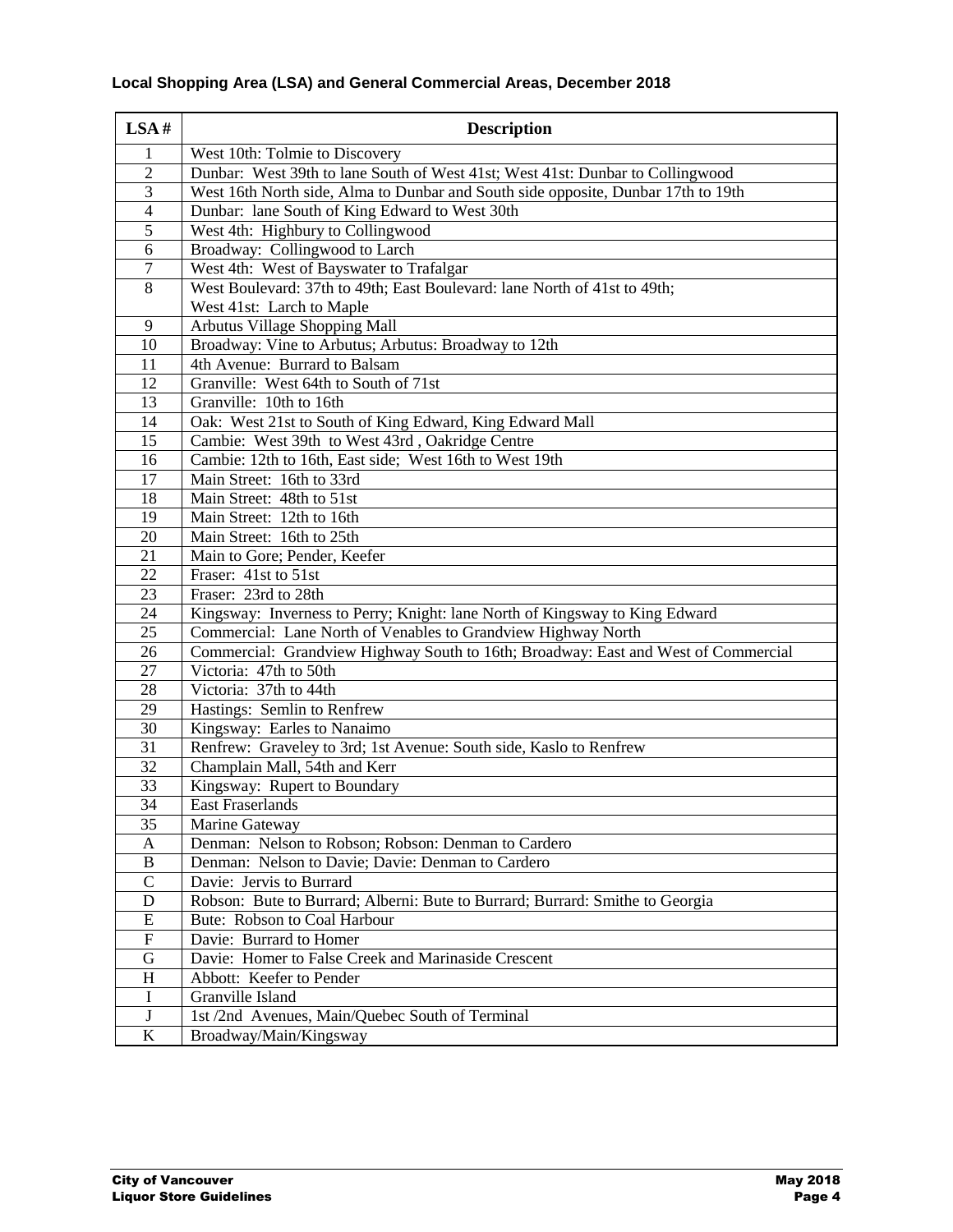